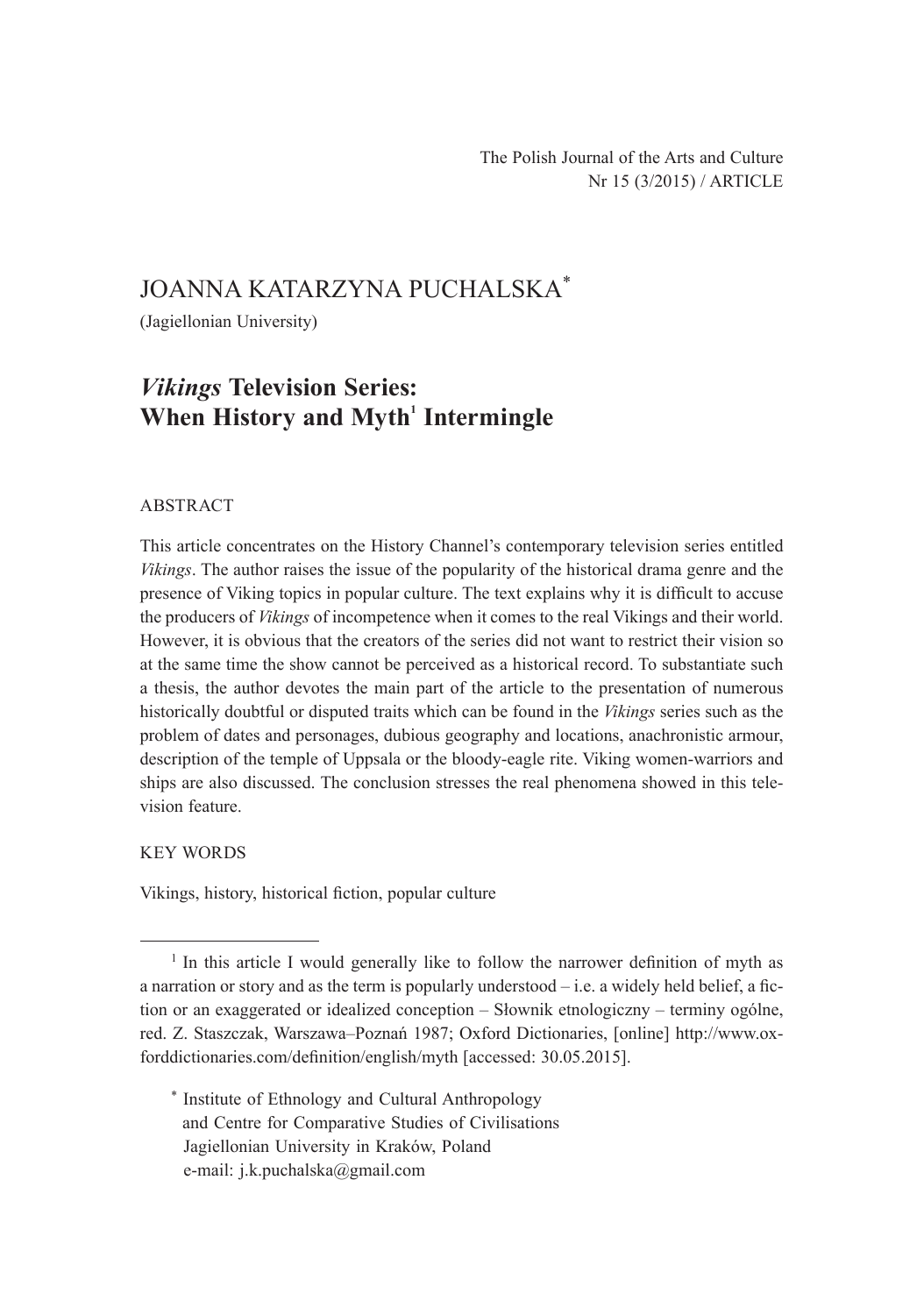In recent years, Western television stations such as BBC, HBO or Showtime have produced several historical series which managed to catch the attention of a wider audiences. The storylines of *Band of Brothers*, *Rome*, *The Tudors* or *The Borgias*, to name just a few, are set in historical times and in real locations. Furthermore, many characters portrayed there are historical figures and likewise the events shown in these series actually took place. Such productions required serious financial support and an enormous amount of historical research. Nevertheless these shows remain entertainment rather than documentary productions.<sup>2</sup> Thus, they are faithful to the periods depicted to a varying degree. In some fact and fiction entwine quite freely. Of course we can discuss how much we actually know about history and how much of what we think we know is in fact a more or less an appropriate construct of scientists and researchers. Views on past events and reality tend to change significantly over time and we can never be sure if in the future some spectacular archeological finds will not overturn our ideas about a certain historical fact.<sup>3</sup> Nevertheless, in recent times historical dramas have flourished and won numerous curious viewers. Moreover, a similar phenomenon can be observed in East Asia, especially in Korea and Japan,<sup>4</sup> where movies and series about historical events and characters are released regularly. Nonetheless, in this paper I would like to concentrate on one particular Western production and its connections with the realm of reality and the dimension of popular imagination.

On March 3rd, 2013 the American History Channel aired the very first episode of its new television series – a historical drama called *Vikings*. This premiere was a major event in the revival of Viking-related interest in the West and is currently<sup>5</sup> in its third season. The series also received generally favourable ratings from critics and viewers. *Vikings* is an Irish-Canadian co-production and is mostly filmed in Ireland, although some background shots were taken in Western Norway. It was created by Michael Hirst. The first season of

<sup>2</sup> *Band of Brothers* might be considered an exception since it is based on the non-fiction book of historian Stephen Ambrose and interviews with veterans. *Band of Brothers* is the story of particular company of famous American 101<sup>st</sup> Airborne Division and its actions during the Second World War. In this case the temporal distance between TV production and depicted events is relatively small.<br><sup>3</sup> Even when we possess historical sources they are open to different interpretations

and their value varies. Further discussion on the sources values, concerning in this case Viking warfare, might be found in: P. Line, *The Vikings and Their Enemies. Warfare in Northern Europe, 750–1100*, Barnsley 2014, pp. 1–21.

<sup>4</sup> A good example might be the annual *Taiga drama* released by the Japanese NHK channel. 5 The first half of 2015.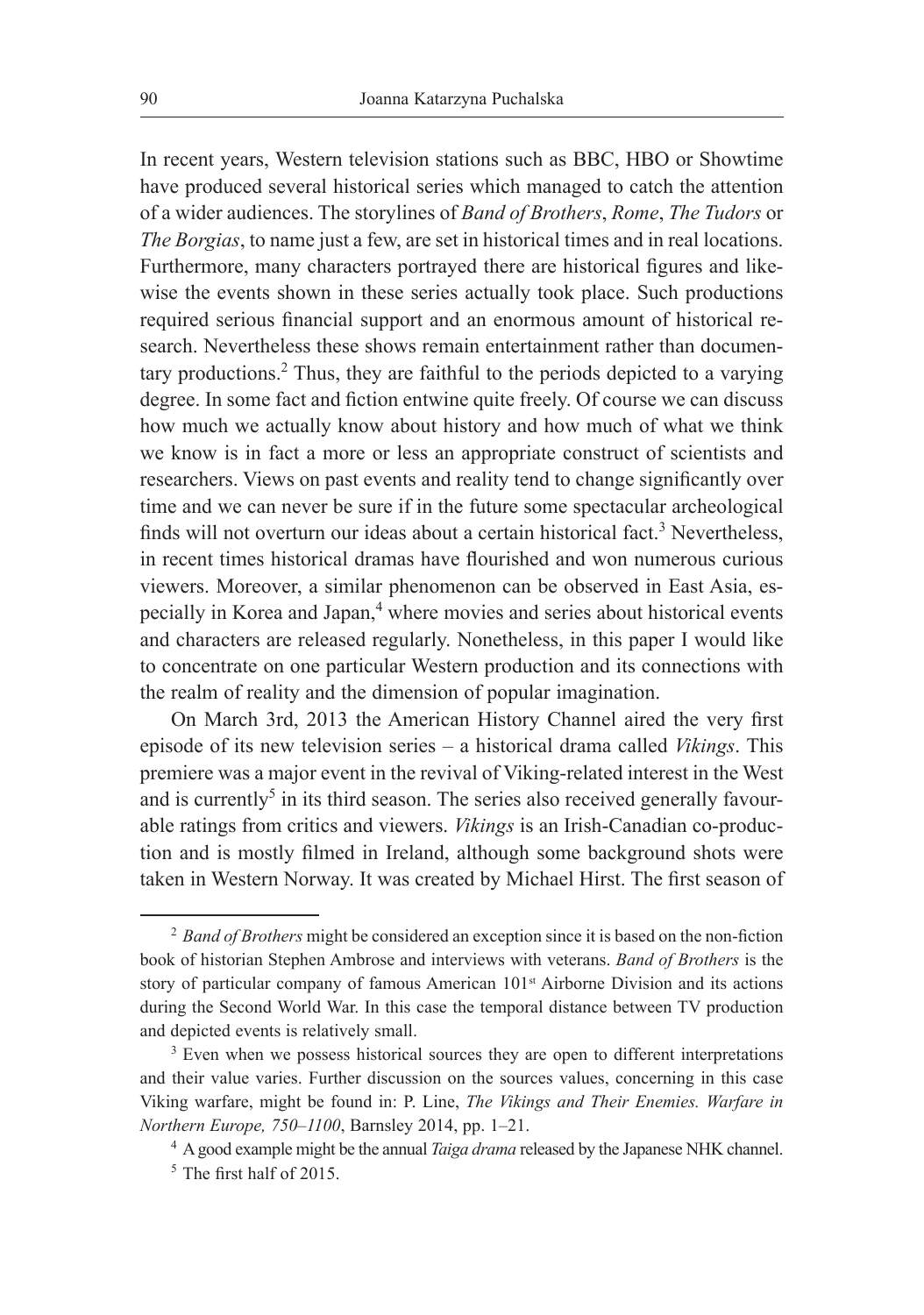the show consisted of nine episodes,<sup>6</sup> while subsequent runs consisted of ten episodes each.

This, however, is not the first time that the Vikings<sup>7</sup> have appear in popular culture. In fact we can trace Nordic threads back to nineteenth century novels and operas<sup>8</sup> yet it is the cinema that is the medium most commonly connected with creating and implanting various powerful images in the minds of the masses. The Hollywood movies *The Viking* from 1928 or *The Vikings* from 1958 – the latter featuring Kirk Douglas as the main character – were important factors in creating the figure of the stereotypical Viking warrior. Nevertheless, they were not the only productions concerned with Scandinavian warriors. The last five decades have seen several feature films and animations (some based on novels) dealing with Viking themes – from comedies like *Erik the Viking* or more solemn *Valhalla Rising* created by Europeans to American action movies *The 13th Warrior* and *Pathfinder* which were not only financial failures but are also much more fictional than historical.<sup>9</sup> On the other hand a quite recent DreamWorks animation *How to Train your Dragon* gained sympathy among a worldwide audience. Moreover, Vikings do appear in comics, manga and video games and contemporary adaptations of Marvel cartoons which include a variety of characters based on the Norse gods – namely *Thor*  and *Avengers* – and which also earned popularity. Even the Lego company released a series of Viking themed sets.10 A more sophisticated view of the Norsemen is presented in various historical fiction novels. Authors such as Tim Severin or Bernard Cornwell in their series – *Viking* and *The Saxon Tales*  respectively – have proven their thorough studies of the early medieval world. What has become obvious is that, whereas books tend to be appropriately set

<sup>&</sup>lt;sup>6</sup> Nine is an important number in Norse mythology therefore the number of episodes might be a reference in this case.

 $<sup>7</sup>$  Nowadays the word "Vikings" is used to describe the general population of early me-</sup> dieval Scandinavia though in their times – roughly 800–1100 CE – it tended to be reserved for seafarers and pirates.

<sup>8</sup> Especially Richard Wagner's cycle *Der Ring des Nibelungen*. Hitler was a Wagner enthusiast and the Nazis often used Viking imaginary for their propaganda – for example in funeral speeches. Additionally SS divisions were, among others, named *Wiking* and *Nordland* and used runes as their insignia.

<sup>9</sup> In recent years other productions of dubious value have emerged: *Viking: The Berserkers* in 2014 and *Viking Saga: The Darkest Day* in 2013.

 $10$  In most cases of pop-cultural usage of the Vikings they appear in horned helmets  $-$  a stereotypical motive invented in the 19<sup>th</sup> century which is not grounded in any archeological finds.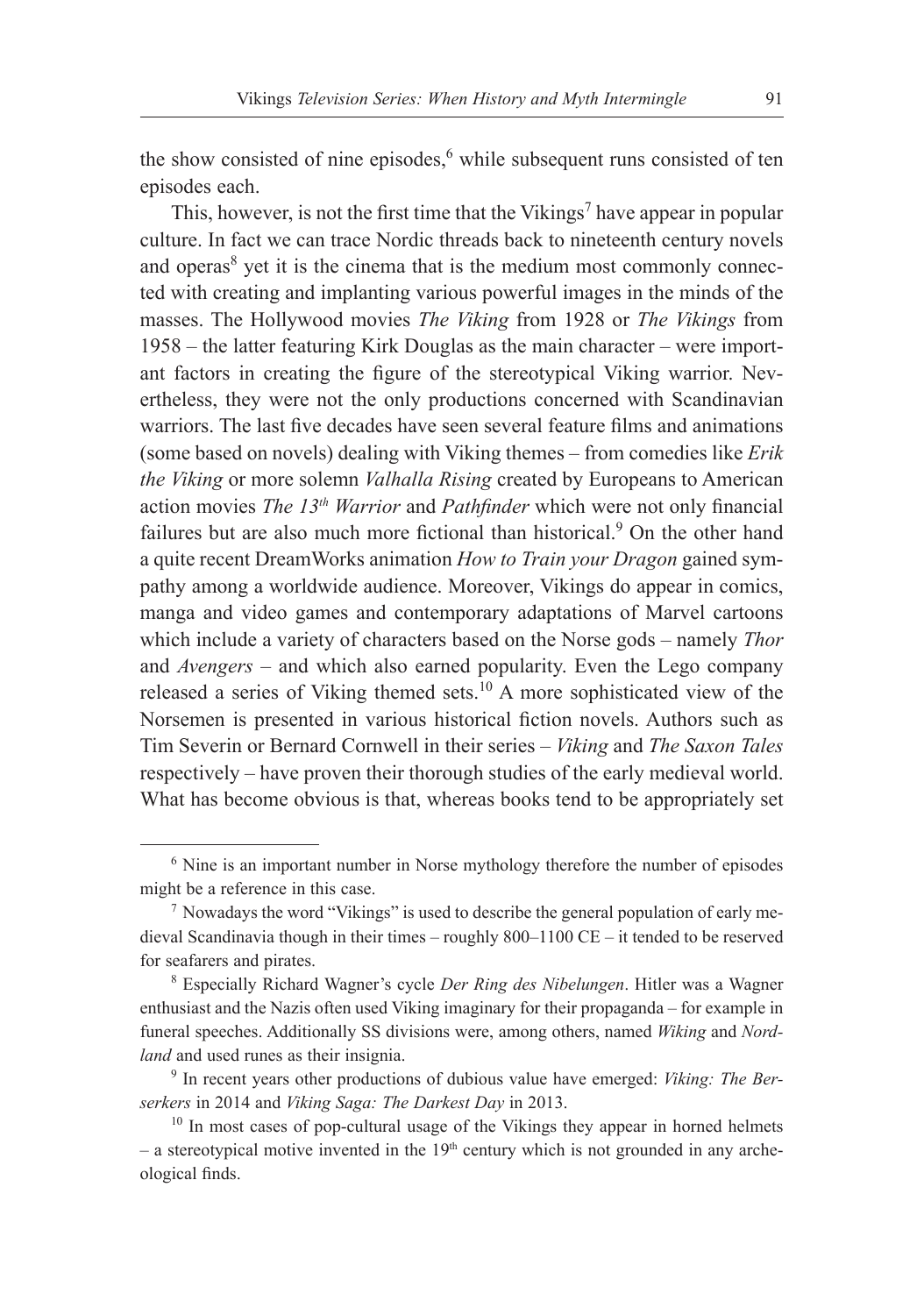in a historical background, many other works present stories of little historical accuracy.11 Nevertheless, the medium which is probably the most infused with Viking themes is modern music. The Norsemen and their exploits appear in shanties, which is understandable since they were the great seafarers of their time, yet it is the metal scene where the Viking theme comes into its own. Norsemen motifs appear in the works of many well-known heavy metal bands – especially Manowar, despite the fact that they were not the first to sing about the ancestors of modern Scandinavians. However, in the late twentieth century even a whole new genre – called *Viking metal* – arose. We can safely say that modern popular culture is abundant in Viking themes.

Therefore one question emerges: why is the television series *Vikings* currently enjoying such significance? In my opinion, we should consider several features of the show. Michael Hirst's creation finds a wide audience amongst a population which is not necessarily aware of the real history underlying the events presented in the series. The show is aired on History Channel which adds to the possibility that it might be perceived as a kind of documentary production. Moreover, the creators of *Vikings* spare no effort in convincing their viewers of the History Channel's commitment to reality. In fact, the station prepared numerous short documentary programmes on various aspects of Viking culture, such as Viking ships, gods or women's status among many others. They are accessible through the official site of the *Viking* series.12 These programmes sometimes feature acknowledged scientists – like Neil Price – or famous Museums – for example, the Danish Viking Ship Museum in Roskilde. These documentaries familiarise the audience with more specific Viking traditions. This approach taken by the producers leads us to believe that the *Vikings* spectacle is something more than mere entertainment. In fact the History channel even prepared an educational guide about the Vikings for more inquisitive viewers or even academics since this four page document is called *The idea book for educators* on one of the margins. It holds propositions of essay topics and refers the reader to various sites with additional educational movies, book references and other materials.<sup>13</sup>

As we can see it is hard to suspect the producers of *Vikings* of incompet-

<sup>&</sup>lt;sup>11</sup> After the release of the TV series *Vikings*, several such titles have been published in Poland by authors such as Robert Low or Snorri Kristjansson. Even before many Polish fantasy and historical fiction writers such as Jarosław Grzędowicz, Marcin Mortka or Elżbieta Cherezińska also used Nordic imaginary.

<sup>12</sup> Please visit: [online] http://www.history.com/shows/vikings.

<sup>13</sup> This particular guide might be found at: [online] http://cdn.history.com/sites/2/2015/02/ Vikings\_EducationGuide.pdf.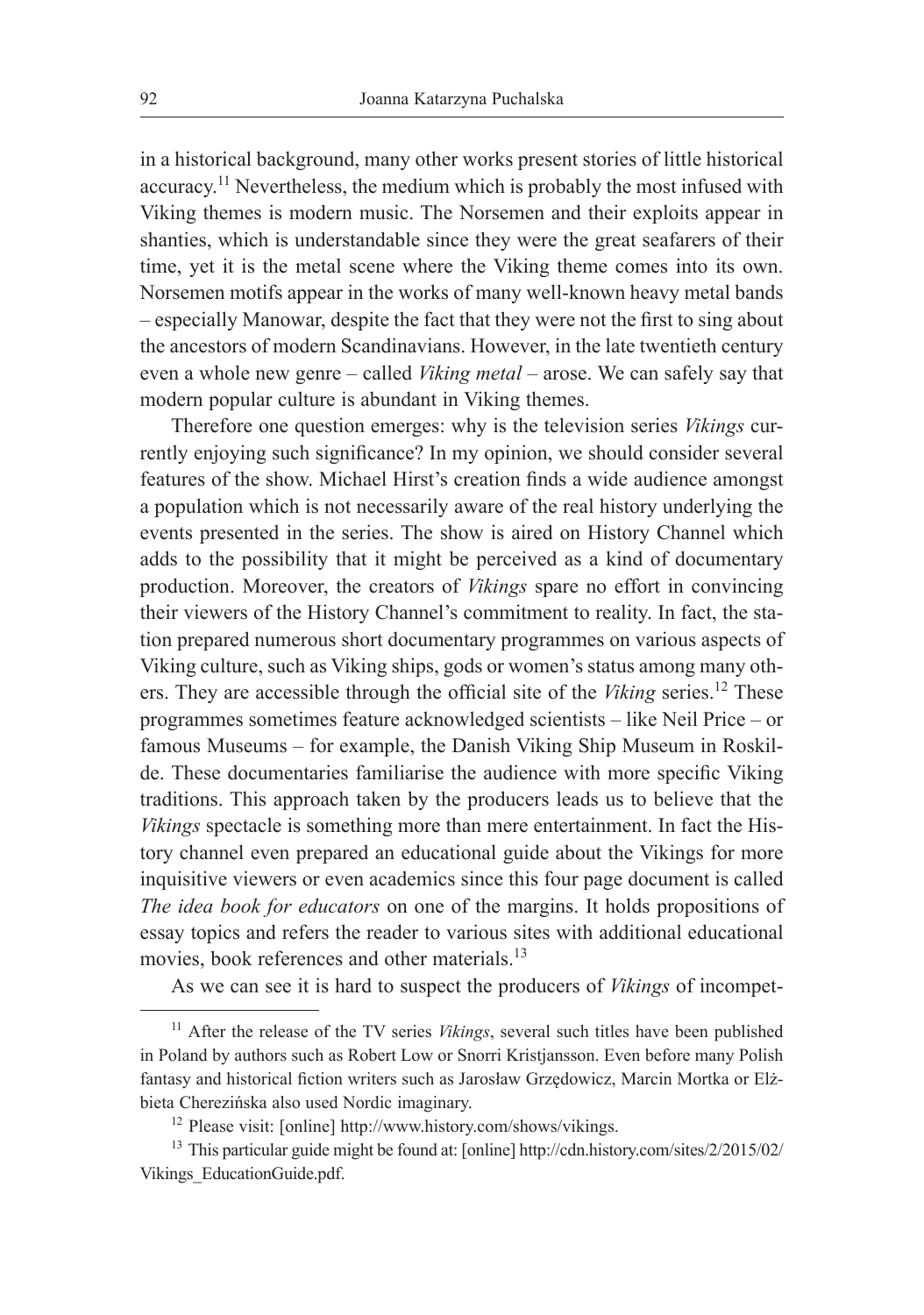ence when it comes to the real Vikings and their world. However, it is obvious that they did not want to restrict their vision so at the same time the show cannot be perceived as a historical record. In the episodes presenting many well-grounded facts about medieval Scandinavia or the European world in general, we can find materials which are more or less fictional. This fantasy is sometimes based on disputed hypotheses. On the other hand, it seems that at least some features are the products of the imagination of the series' creators. It appears that the most important factor for Michael Hirst and his crew is rather to generate a product with a specific atmosphere – something which can be called "cool" by modern audiences. And keeping this atmosphere means adapting, at least to some point, the television series to the anticipations of the scheduled viewers.

This approach is explained when we consider the producer's inspiration for *Vikings*. As the creator and writer of the series states – the main source of inspiration for the television show was the saga of Ragnar Lothbrok.14 The Icelandic sagas are one of the jewels of medieval literature although they are relatively late sources when it comes to the Viking world. The word "saga" is related to the English verb "say" – "its various meanings in Icelandic can be roughly understood as denoting something said, a narrative in prose."15 Therefore the word "saga" might have been used for serious historical chronicles or totally fantastic tales alike.<sup>16</sup> Nowadays sagas are divided into several types. Their contents are differentiated and while some are close to describing actual history, others contain stories of ghosts, trolls, angels and other imaginary creatures. The majority of the sagas were only written down in the thirteenth century or even later, although at least some components of their narratives existed before in the form of oral tales passed down through generations. A critical approach to the sagas might render them useful as one of the sources of the Viking Age.

When it comes to the lead character of the *Vikings* series – Ragnar Lothbrok himself – opinions on his historicity vary. However, he does not only appear in the late sagas. For example Ragnar is mentioned in Saxo Grammaticus famous work *Gesta Danorum*<sup>17</sup> as one of the Danish kings. Saxo described him as an eloquent and intelligent youth and then a brave leader of warriors

<sup>14</sup> [Online:] http://www.history.com/shows/vikings/videos/secrets-of-the-vikings-thesaga-of-ragnar-lothbrok [accessed: 25.02.2015].

<sup>15</sup> *The Sagas of the Icelanders. A Selection*, London 2001, p. xx.

<sup>16</sup> M. Schlauch, *Stare sagi islandzkie*, tłum. P. Niklewicz, Warszawa 1976, p. 42.

<sup>&</sup>lt;sup>17</sup> Which itself is doubtful as a historical account.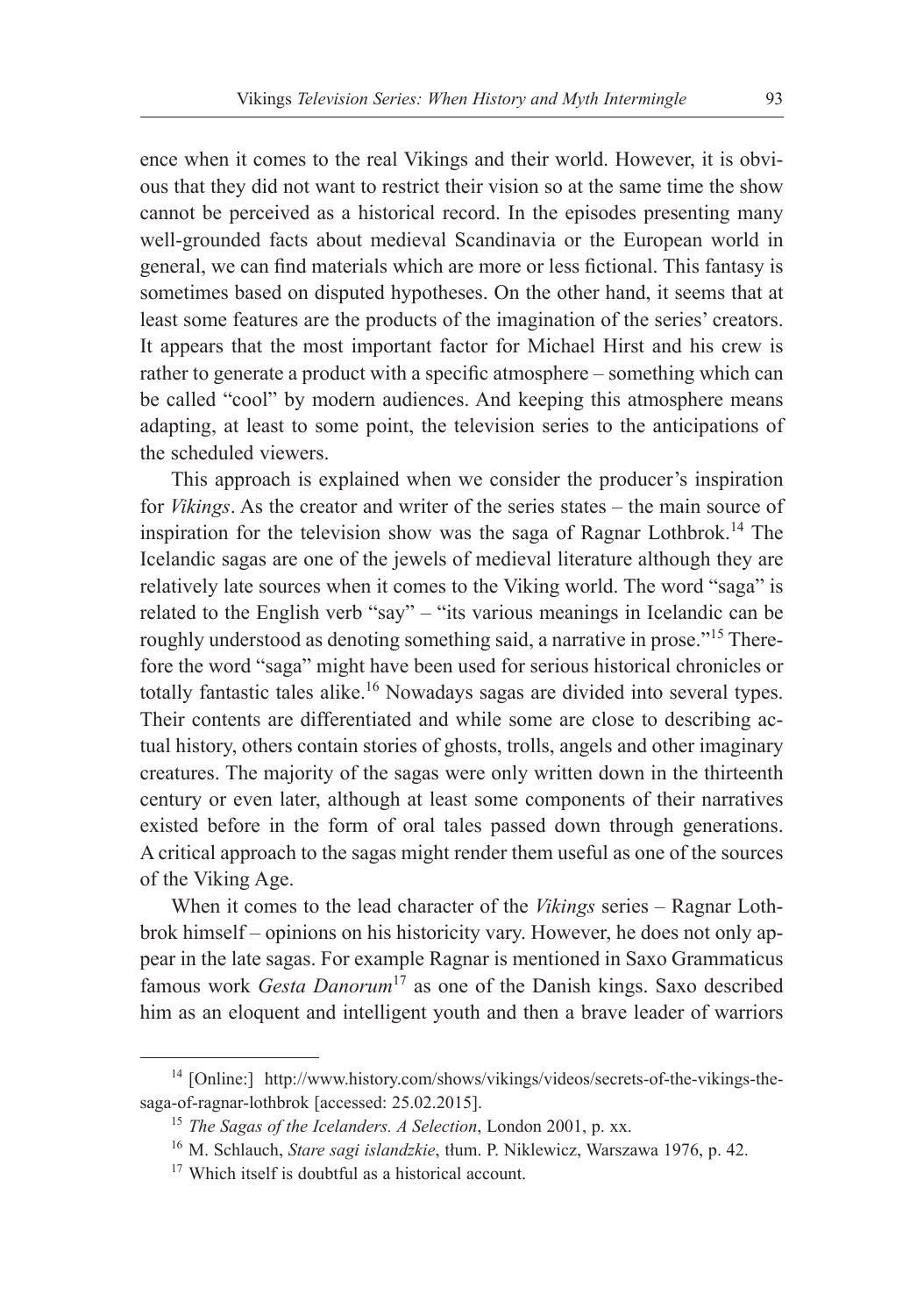who conquers many lands.<sup>18</sup> His supposed sons Ivar the Boneless, Halfdan and Ubba raided England in 865 as leaders of the so-called "great heathen army."19 In subsequent years, the Vikings conquered a significant area of British soil, created the Danelaw territory settled by the Scandinavians, and killed a few local kings in the process<sup>20</sup>. "Although his [Ragnar's] sons are historical figures, there is no evidence that Ragnar himself ever lived, and he seems to be an amalgam of several different historical figures and pure literary invention."<sup>21</sup> One of these real people might be the leader of the Vikings who conquered and looted Paris in 845.

The legendary Ragnar was chosen to become a lead character in the *Vikings* series because of his exploits presented in the sagas – his lust for fame and participation in dozens of battles. As Michael Hirst stated – the protagonist of a television show must be an interesting person but not necessarily good in our modern moral terms.22 Similarly the historicity of the character was not of great importance. However, it is possible that something real stood behind the saga and even if the literary version of Ragnar persona is fictional possibly not all of the events described were invented by the saga teller.

As we see, the authors of *Vikings* have chosen a legendary hero for their lead character. This is fully understandable as a means of attracting viewers. However, other points remain unclear – like the usage of Ragnar's nickname "Lothbrok" in the series. According to the passages in the known sources on his story, Ragnar was named in such a way in Sweden after an attempt to win his second wife after divorcing Lagertha. His new chosen one, Thora, a king's daughter, was well protected by giant venomous snakes. In order to marry her Ragnar was compelled to kill these reptiles. To protect himself from their poison our brave Viking prepared a special outfit – trousers and mantle – made of fur. *Ragnars saga Lodbrokar* tells us that "he had them boiled in pitch", put them on and afterwards "rolled in the sand."23 Saxo writes that Ragnar soaked his outfit in water and let the fur freeze and thus made a kind of icy shell.<sup>24</sup>

<sup>18</sup> Saxo Grammaticus, *The Danish History, books I–IX*, *Book IX*, [online] http://www. gutenberg.org/files/1150/1150-h/1150-h.htm [accessed: 26.02.2015].

 $19$  Which probably was not so great and numbered some two to three thousand men – E. Roesdahl, *The Vikings*, London 1991, p. 234.

<sup>20</sup> J. Haywood, *The Penguin Historical Atlas of the Vikings*, London 1995, pp. 62–63.

<sup>21</sup> K. Holman, *The A to Z of the Vikings*, Lanham–Toronto–Plymouth 2009, p. 220.

<sup>22</sup> [Online] http://www.history.com/shows/vikings/videos/secrets-of-the-vikings-thesaga-of-ragnar-lothbrok [accessed: 25.02.2015].

<sup>23</sup> *Ragnars saga Lodbrokar*, Denver 2003, pp. 12–13.

<sup>24</sup> Saxo Grammaticus, op. cit.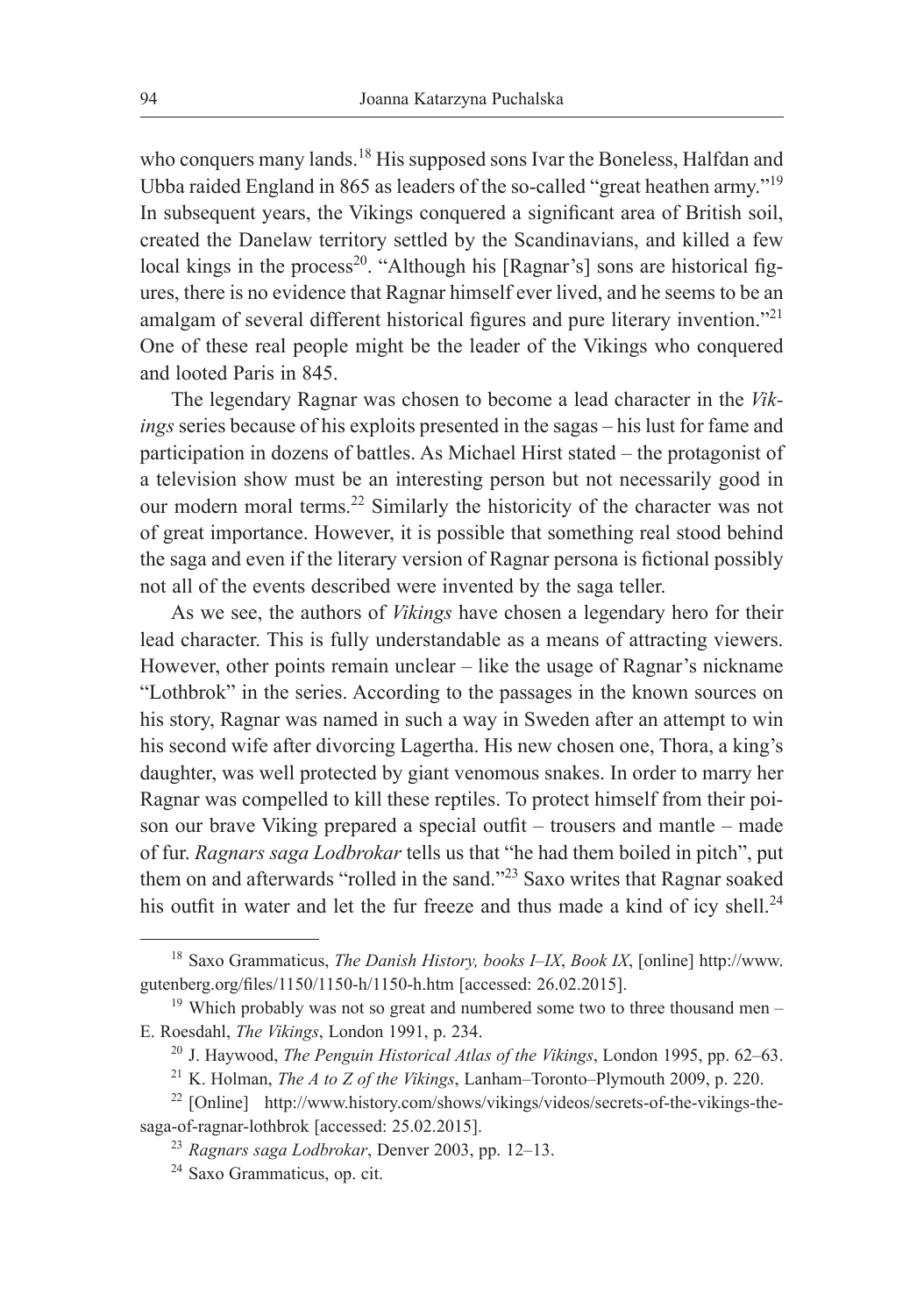Ragnar's furry armour worked well and after a heroic struggle he managed to kill the beasts and win the princess.

After Ragnar had thus triumphed the king scanned his dress closely, and saw that he was rough and hairy; but, above all, he laughed at the shaggy lower portion of his garb, and chiefly the uncouth aspect of his breeches; so that he gave him in jest the nickname of Lodbrog.25

There are a few versions of spelling for Ragnar's nickname<sup>26</sup> but in translation it is rendered as "shaggy-breeches" or "hairy breeches". This meaning was never mentioned in the *Vikings* series, nor was its background explained. From the beginning of the show, Ragnar simply just has the name.

*Gesta Danorum* is also the source for the story of Lagertha:

Ladgerda, a skilled amazon, who, though a maiden, had the courage of a man, and fought in front among the bravest with her hair loose over her shoulders. All-marvelled at her matchless deeds, for her locks flying down her back betrayed that she was a woman<sup>27</sup>

This character is considered completely fictional yet there are good reasons to put her in the series. Lagertha is a shield-maiden – a woman warrior. For decades there were discussions on whether women actually fought in battles during the Middle Ages. Recent archeological finds seem to confirm that they did, at least when it comes to the Viking women, although not all Viking specialists are convinced.<sup>28</sup> There are several sites in Scandinavia where axes were excavated alongside female bodies – "the axe was a favoured weapon of the Scandinavians, and from them it was adopted by various peoples."<sup>29</sup> Moreover many Viking skeletons previously thought to be male – because they were buried with different types of weapons – turned out to be females.<sup>30</sup>

<sup>25</sup> Ibidem.

<sup>&</sup>lt;sup>26</sup> As there are many ways of spelling Scandinavian names in this paper I follow the versions used by the producers of *Vikings* unless a quotation from another source is made.

<sup>27</sup> Saxo Grammaticus, op. cit.

<sup>&</sup>lt;sup>28</sup> Interesting archeological evidence on Viking women warriors can be found in: L. Gardeła, '*Warrior-women' in Viking Age Scandinavia? A Preliminary Archeological Study*, "Analecta Archaeologica Ressoviensia" 2013, nr 8, pp. 273–340.

 $29$  P. Line, op. cit., p. 24.

<sup>30</sup> *Viking Women: a Reinterpretation of the Bones*, [online] https://bonesdontlie.wordpress.com/2011/07/21/viking-women-a-reinterpretation-of-the-bones/ [accessed: 27.02.2015]; *Invasion of the Viking Women Unearthed*, [online] http://content.usatoday.com/communities/ sciencefair/post/2011/07/invasion-of-the-viking-women-unearthed/1 [accessed: 27.02.2015].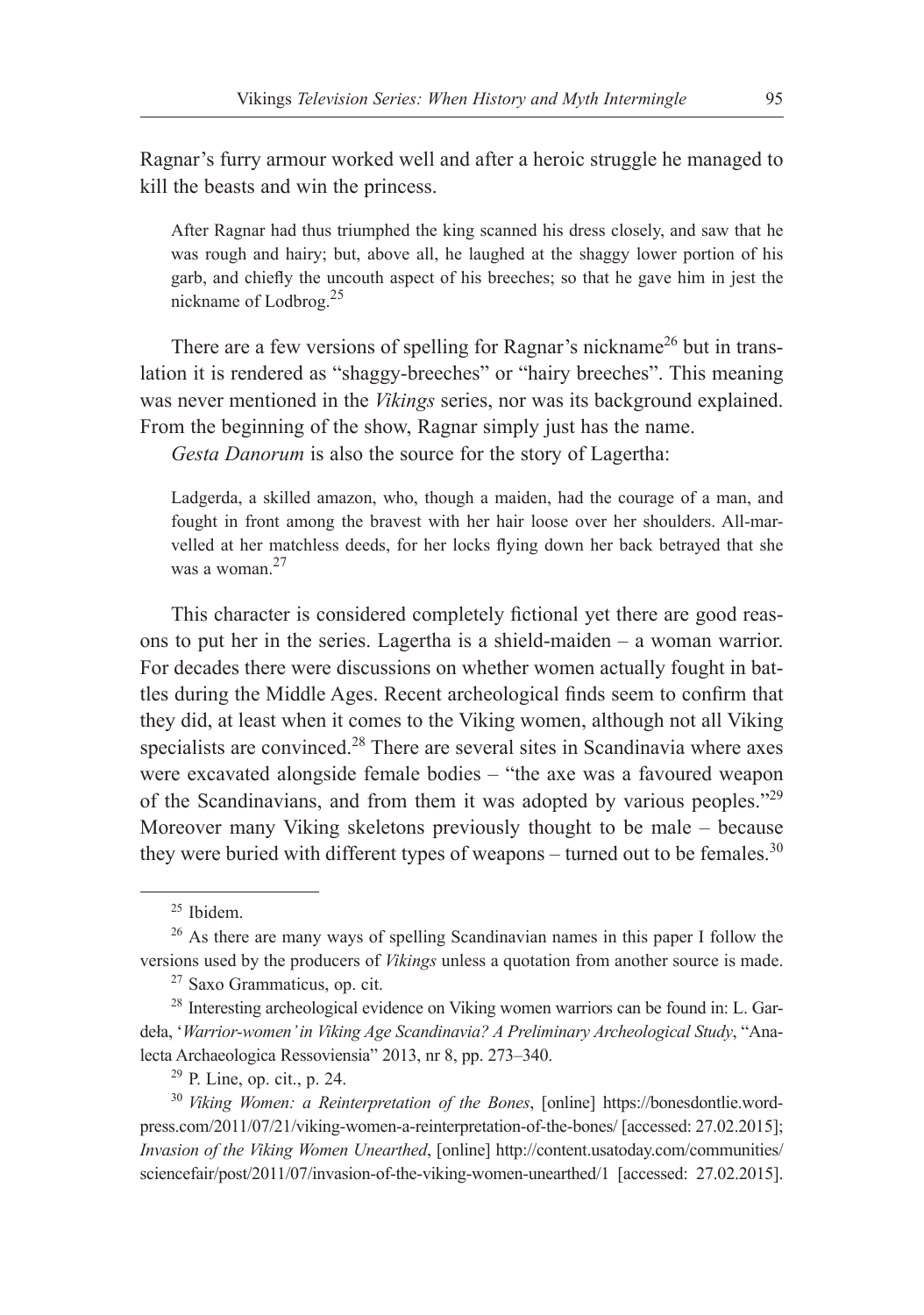It is also possible that some women's graves do not show signs of arms in them because the buried lady preferred to leave her weapons for her children. On the other hand, we cannot be sure if the weapons buried with the women (or men) were ever used by them in actual fights. However we do know that women accompanied men on their long and perilous journeys throughout the early medieval world. Icelandic sagas mention many brave women, some fairly respected by their societies, and some even fighting with sword in hand. For a long time such descriptions were taken only as literary embellishments. Correspondingly in Norse mythology, certain female characters are connected to the military sphere which might to some point reflect the actual position of women in the Scandinavian life. Valkyries – literally "choosers of the slain" – were female supernatural beings, Odin's armed envoys, who transported fallen warriors to Valhalla and served them drinks. Some believe that they were invented after real shield-maidens. Freya, the goddess of love, beauty and fertility, was considered the first among valkyries and in addition she took half of the deceased warriors to her palace.<sup>31</sup> Women were also connected with magical practices and prophesying.

However, the statement that women were equal to men in the Viking Age is highly doubtful. Yet they did have certain rights and their status was higher than in other European countries of the time. They could inherit, divorce, and even advise men. They also held the keys to their family households and commanded slaves and servants. Viking widows could be quite independent. The most magnificent Viking burial unearthed so  $far - in Oseberg - which$ contained among other things an intricately decorated longship, wagon, several sledges and horses' bones – belonged to a woman.<sup>32</sup> Yet there is no hard evidence that women wielded political power or that they were leaders of men in the time of war.33 In this point the *Vikings* series displays the rather wishful thinking of modern Western society since the producers put many women among the ranks of Viking warriors in their show and made an earl out of Lagertha.<sup>34</sup> Still, the first wife of Ragnar is well liked by the audience and in

<sup>31</sup> A. Szrejter, *Mitologia germańska. Opowieści o bogach mroźnej Północy*, Gdańsk 2006, p. 204.

<sup>32</sup> C. Batey, H. Clarke, R. I. Page, N. S. Price, *Wielkie kultury Świata. Wikingowie*, tłum. H. Turczyn-Zalewska, Warszawa 1998, p. 42.

<sup>33</sup> "There is no evidence that women ever led Viking armies" – P. Line, op. cit., p. 105. For more detailed information on Viking women see: J. Jesch, *Women in the Viking Age*, Woodbrigde 1991.

<sup>&</sup>lt;sup>34</sup> However there were some who opposed the idea of putting into the series such a strong female warrior character as Lagertha – [online] http://www.history.com/shows/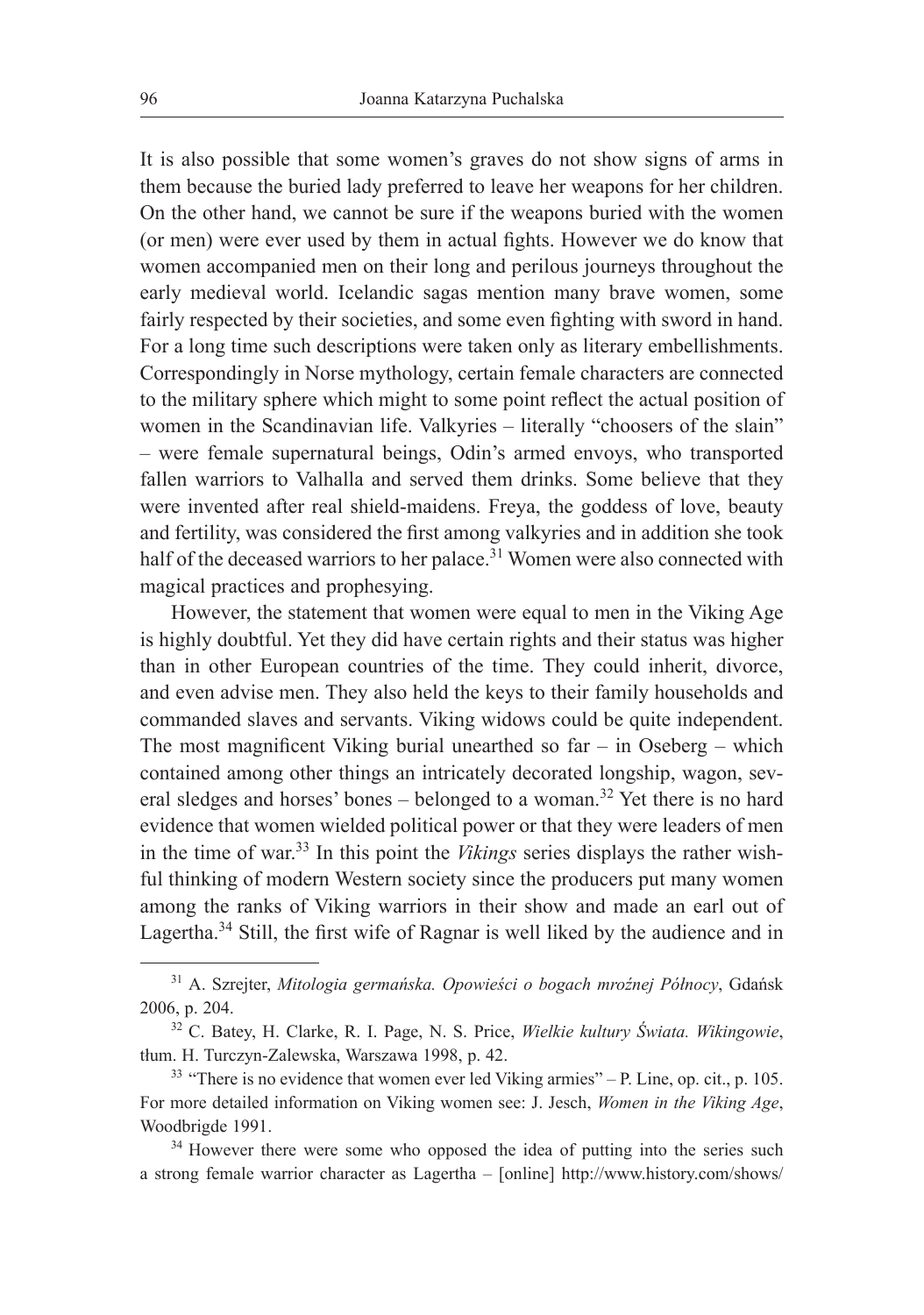my opinion the History Channel made a good choice in showing that Viking society was not necessarily so patriarchal.

When it comes to the sons of Ragnar, some of whom already made an appearance in the series, they are authentic historical figures as previously mentioned. Bjorn Ironside gained fame as one of the leaders of a successful Viking raid on the Mediterranean Sea during which he visited Spain, North Africa, Southern France and Italy. This foray started in 859 and lasted three years.<sup>35</sup> Ivar the Boneless, Halfdan and Ubba were leaders of the "great heathen army" which conquered England in the second part of the ninth century. According to tradition the sons of Ragnar – together with Bjorn and Sigurd – attacked England to take revenge on the Northumbrian ruler Aelle who killed their father by throwing him into a pit filled with snakes.<sup>36</sup> Aelle was indeed a king of Northumbria but he only came to power in 866 – a year after the Vikings landed in East Anglia – and was killed in 867. In the *Vikings* series several other characters based on historical figures appear – among them the Danish king Horik I, who died in 854,<sup>37</sup> or King of Wessex Ecbert, who died in 839.<sup>38</sup> As we can see the producers of the show treated dates and personages lightly.

In the first season, the raid on Lindisfarne in 793 is depicted. This is a famous Viking exploit which won them fame in the Christian world of the time and according to custom this date is used as a marker of the beginning of the Viking Age. The television series shows this assault as the first attack of the Vikings on the English land and presents Ragnar's contemporaries as ignoramuses unaware of the countries lying on the western side of the North Sea. This picture is not true. Scandinavians knew about Christian kingdoms of the Isles for they used to visit these countries previously as traders and it is highly probable that those peaceful visits encouraged future plunder since the Norsemen realised that churches and monasteries held unprotected riches worth looting. What is more, the first raid on England noted by the *Anglo-Saxon Chronicle* took place in 789.<sup>39</sup>

Moreover, setting the action of the *Vikings* at the end of the eight century seems problematic if we consider the lives of the historical figures shown in

vikings/videos/secrets-of-the-vikings-shield-maidens [accessed: 26.02.2015].

<sup>35</sup> E. Roesdahl, op. cit., p. 200.

<sup>36</sup> R. Chartrand, K. Durham, M. Harrison, I. Heath, *The Vikings. Voyagers of Discovery and Plunder*, Oxford 2006, pp. 40–43.

<sup>37</sup> K. Holman, op. cit., p. 139.

<sup>38</sup> *Oxford Dictionary of National Biography*, [online] http://www.oxforddnb.com/ view/article/8581?docPos=3 [accessed: 27.02.2015].

 $39$  J. Haywood, op. cit., p. 50.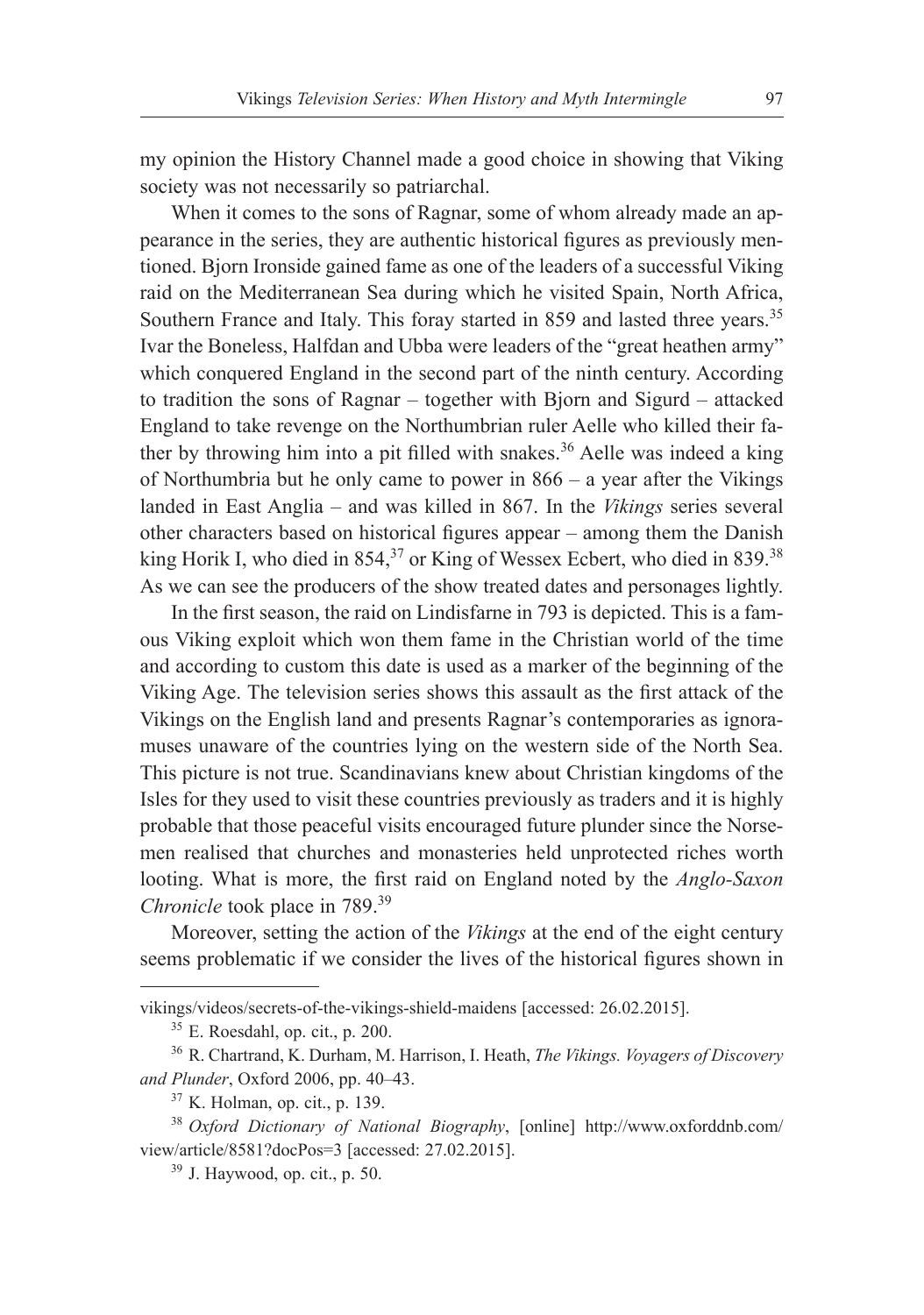the series, although they are incoherent anyway. Furthermore, the producers used extensive materials covering the whole Viking Age – the accounts of Ibn Fadlan about Rus<sup>40</sup> of the tenth century or Adam of Bremen report on the pagan temple in Swedish Uppsala from the second part of the eleventh century. One of the characters in early episodes of *Vikings* mentions Russia which did not exist in the eight century. A similar mistake was made later in the series where kings of Wessex and Northumbria meet and their people start chanting "God save England". At the beginning of the Viking Age, England consisted of several independent kingdoms referred to as the Anglo-Saxon Heptarchy. The Vikings contributed greatly to the rising of the united England since they managed to destroy the political system of the Heptarchy leaving Wessex as a sole survivor which in time conquered the rest of the English territories. Of course there are more anachronisms in the series, for example the usage of horse collars.

The case of feasting in the Uppsala temple is another interesting feature in the *Vikings* series. It was clearly based on the Adam of Bremen account yet this source is of dubious historical value since it is not first-hand information. It is also late – the Viking lands were more or less Christian at the time – and human sacrifices are disputable. In the show the temple building resembles the High Middle Ages stave churches and is located in mountainous terrain while in reality Uppsala lies in flat-lands. Priests also look suspicious since we know that the Germans did not have a specific priestly caste and the religious offerings were made mostly by the heads of the families. However the Vikings did have seeresses $41$  and the seer of Ragnar's village shown in the series might have been inspired by such people even though his look is dubious.

There is also the question of the reasons why Ragnar and his folk would at all travel to Uppsala – and on foot – if they are, most probably, Danish. In fact, geographical issues rear their head early in the series. The very beginning of the first episode takes place along the "Eastern Baltic" coast. It was mostly the terrain of Swedish expansion, while the Danes and Norwegians concentrated on Western and North-Western Europe. In the same year, Ragnar sails westwards to Northumbria. On some of his journeys he would need to travel through Oresund, being vulnerable to pirate attacks. When Ragnar becomes the earl he lives in the village of Kattegat. It seems it should be Denmark, somewhere in

<sup>&</sup>lt;sup>40</sup> The Vikings who traveled to the south-east Baltic and further through Russian rivers were called Rus. They established the state of Kievan Rus' and gave Russia its name.

<sup>41</sup> More on pagan Scandinavian oracles and prophesying can be found in: L. P. Słupecki, *Wyrocznie i wróżby pogańskich Skandynawów*, Warszawa 1998.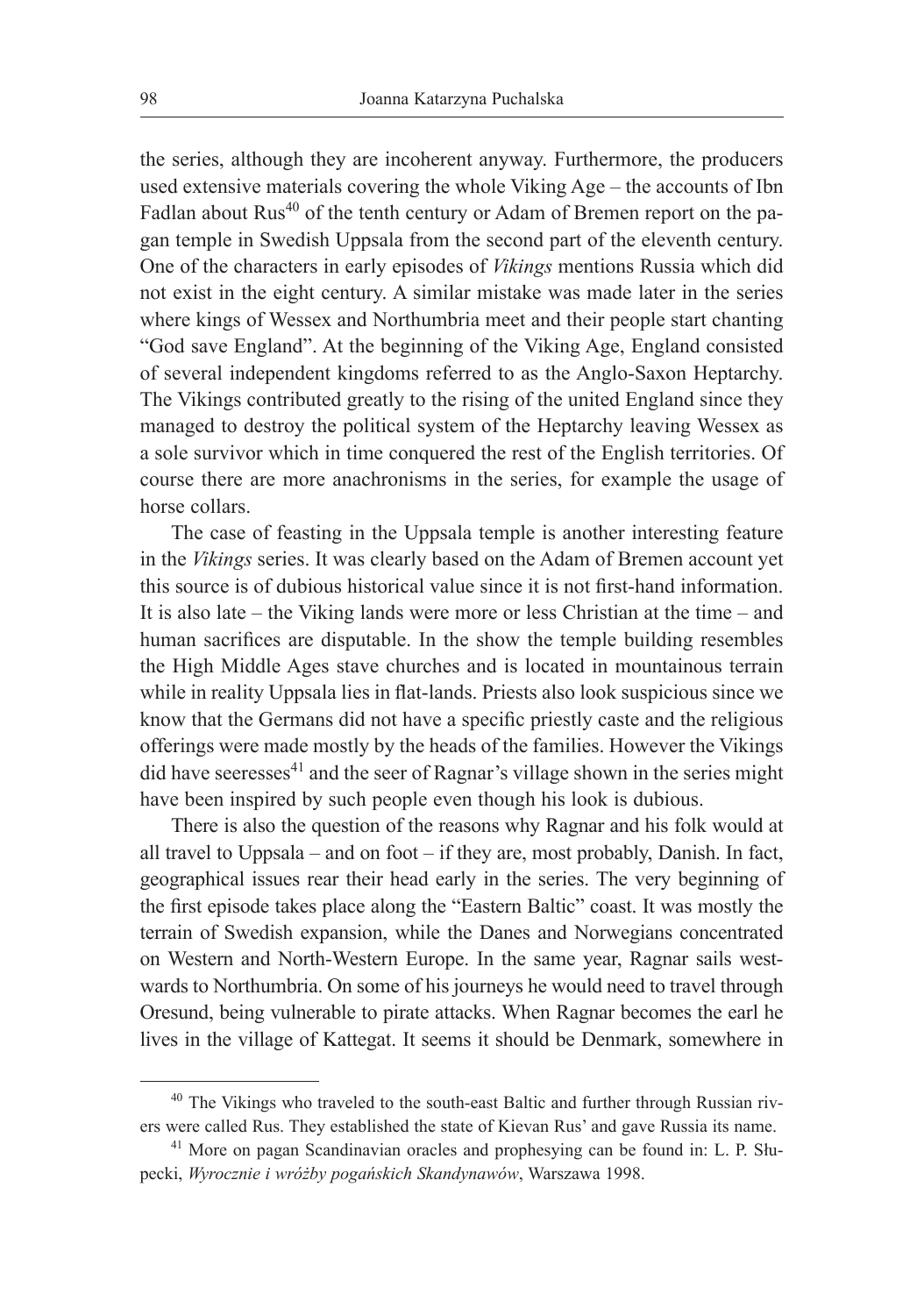the Kattegat region. Denmark is a typical lowland country<sup>42</sup> even if we take into consideration that in the Viking Age the western part of Sweden and a fragment of southern Norway belonged to the Danes. Yet, in the series magnificent mountains are often showed, even in the proximity of Hedeby, which lay at the base of the Jutland peninsula. Obviously, the picturesque mountains and fjords are something which must appear in any narration which takes place in Scandinavia.

Ships are another distinctive characteristic of the Viking world. In fact, they were important factors in the Scandinavian expansion, if not the most crucial one. The Viking longships were a landmark in shipbuilding technology – they were the best sailing vessels of their times and the fastest ships until the nineteenth century. Scandinavian vessels were clinker built, light, slim and shallow-draft, which allowed the Vikings to navigate through rivers and other shallow waters and to easily beach their ships. The symmetrical hull and easily raised steering oar helped significantly in that undertaking while the fully developed keel enabled travel under sail with wind abeam and even on the wind – allowing sailors to beat. In addition, the warships' folded masts enabled seamen to sail under bridges or to remain stealthy if the need arose.<sup>43</sup> In the series in general these vessels are depicted accurately yet it should be stressed that the Viking ships were a logical step in the steady evolution of North-European crafts.44 *Vikings* tend to show Ragnar's ship as something new and unique. Moreover, many ships shown in the series have a steering oar on the left side which is contrary to what we know about these vessels. The side rudders were located on the right side of the stern, lending the right side of the ship its sailing name – starboard. In addition in Floki's workshop we can see an unfinished boat which already has a frame partially covered with strakes. In reality, the Vikings used to build the shell out of strakes connected to the keel, stem and sternpost and only later was the frame added. Creating a full size vessel was a demanding task for numerous people over a prolonged time and not a job for one person, not to mention that the ships were extremely expensive.

There is one more aspect of sailing which should be mentioned here – navigation. Currently our knowledge of the Viking methods of navigation is rather nebulous. We do know that they had special oral instructions which stated the starting point, destination, direction of the course and time period

<sup>42</sup> The highest point in Denmark measures about 170 m.

<sup>43</sup> Viking ships are discussed in more detail at: [online] http://www.hurstwic.org/history/ articles/manufacturing/text/norse\_ships.htm; K. Durham, *Viking Longship*, Oxford 2002.

<sup>&</sup>lt;sup>44</sup> The finds from Nydam, Sutton Hoo or Kvalsund bear testimony to the development of Germanic vessels.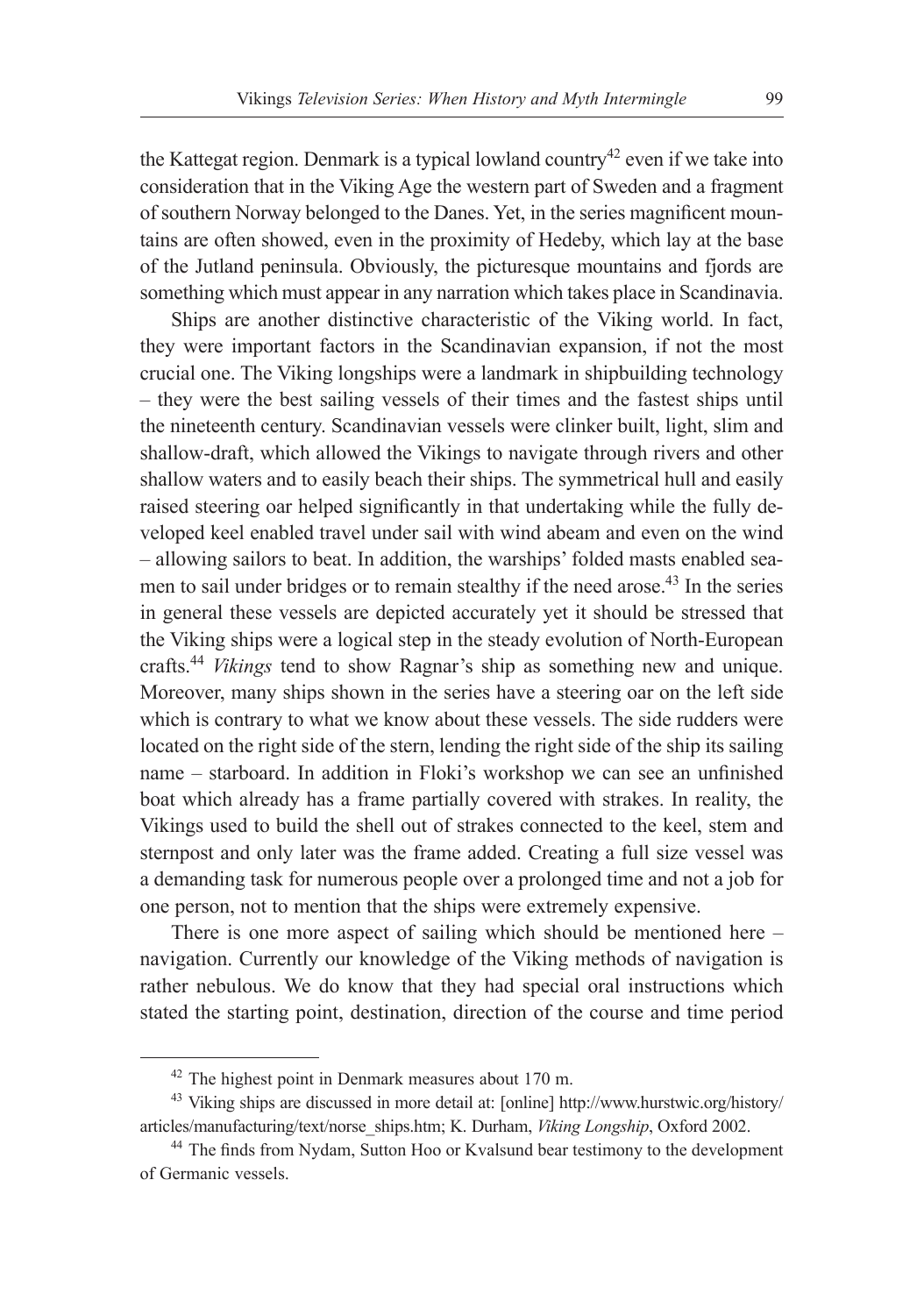of the journey. The presence of sea birds and other animals could have been instructive as well. However, the navigational instruments of the Norsemen remain unclear.<sup>45</sup> So far only sun compasses have been excavated<sup>46</sup> but they date to the late Viking Era and are of limited value for ocean crossing. Not to mention, they were not needed on relatively short cruises upon the North Sea or the Baltic. The hypothesis of the Vikings usage of *sólarsteinn* – the sun stone – is highly doubtful and not grounded in any archeological finds or historical sources for early medieval Europe. The most common method of traveling over seas in the Middle Ages was still beaching the ship for the night and using coastal navigation whenever possible.

The Norsemen were feared as gifted warriors. In battle they would mostly use axes, swords, spears, knives, shields and bows. In the beginning of the era, the armour was rare since they were a costly item of equipment and only the wealthiest could afford them. In fact, we possess hundreds of remnants of various arms and only a few specimens of Viking armour and helmets. We know that they wore chainmail but leather armour was probably more common. "Dressing for war was [...] an expression of wealth and pride."<sup>47</sup> Each warrior used arms and armour according to his preference and capabilities – leaders had the most elaborate equipment and decorated helmets. There was no standardization or uniforms of any kind and the same is true when it comes to other medieval European countries. In the *Vikings* Anglo-Saxons are well- -equipped and use homogenous armour according to their country of origin while commanders are bareheaded and the Norsemen do not loot the arms and armours of the slain, as would surely have been the case. The actors' clothes and armour also look too intricate for early medieval Scandinavian outfits not to mention the knitted materials which are not authenticated for the time either.<sup>48</sup> Moreover, in the third season, the soldiers of Wessex wear helmets resembling more the early modern burgonets than the conical headpieces of the Viking Age.<sup>49</sup> Another misleading feature in the series remains the "sword of kings" of King Horik which can be seen more closely in the last episode of

<sup>45</sup> More information on Viking navigation can be found at: [online] http://sciencenordic.com/how-vikings-navigated-world; F. Mowat, *Wyprawy wikingów. Dawni Normanowie w Grenlandii i Ameryce Północnej*, tłum. W. Niepokólczycki, Katowice 2008.

<sup>46</sup> The most famous in Greenland.

<sup>47</sup> M. Harrison, G. Embleton, *Viking hersir*, Oxford 1993, p. 32.

<sup>48</sup> More information on Viking clothes can be found at: [online] http://www.cs.vassar. edu/~capriest/vikresource.html.

<sup>49</sup> Viking and Saxon military equipment is presented in short in: T. Wise, G. Embleton, *Saxon, Viking and Norman*, London 1979.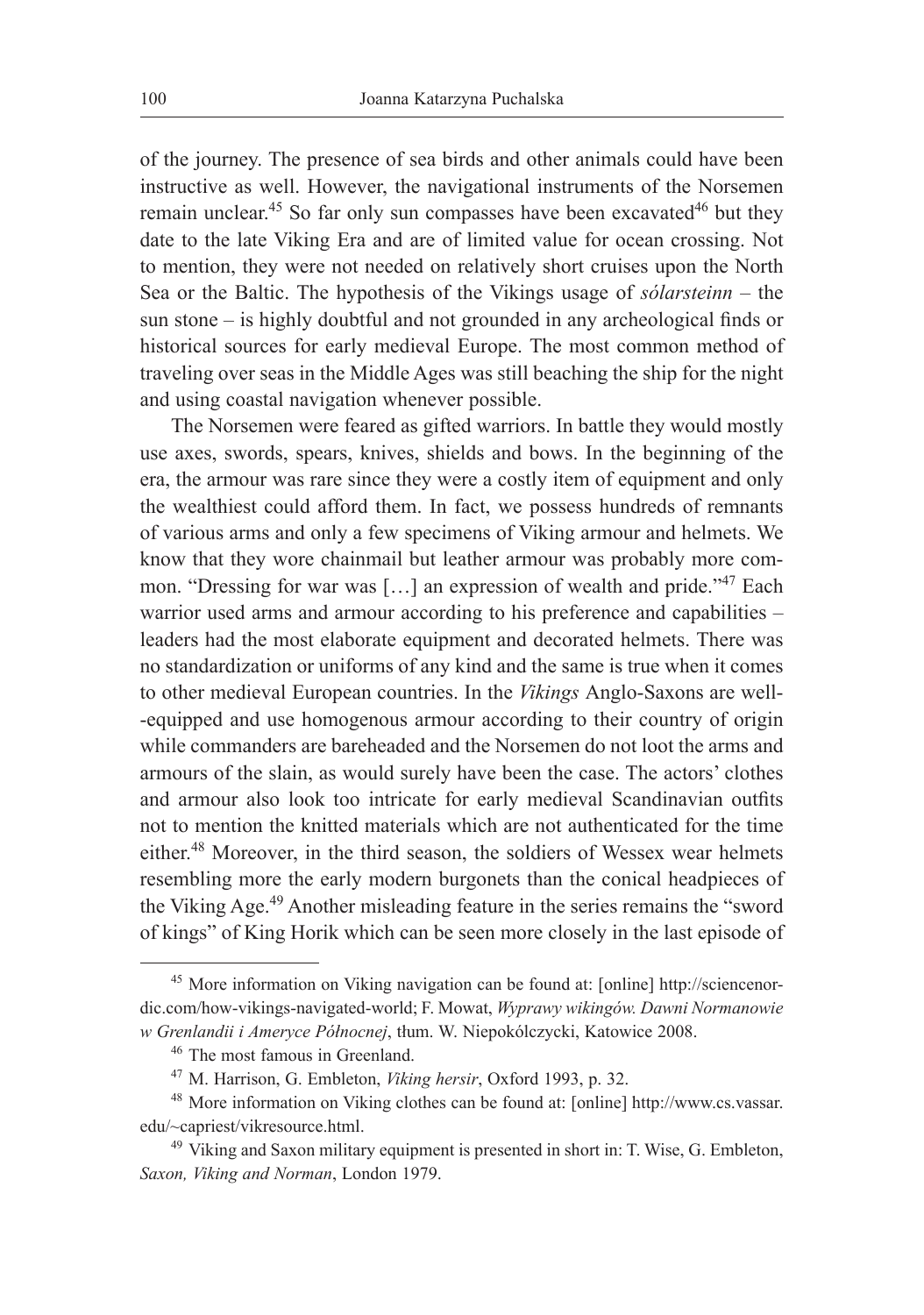the second season. It bears a runic inscription on the blade although the text is in modern English rendered in Anglo-Saxon futhore,<sup>50</sup> not Old Norse in Germanic elder futhark<sup>51</sup> as we could expect for an old Viking weapon. The inscription says "shord of kings" [*sic*].

Finally, I would like to bring up the issue of the bloody-eagle. This gory ritual has for a long time been associated with the Vikings and it was interestingly depicted in the second season when Ragnar performed it on one of his enemies. According to tradition, King Aelle was executed in this manner by the sons of Ragnar. The elaborate but rather late descriptions of bloody-eagle say that it was performed by slashing the skin of the victim's back in the shape of wings, cutting off the ribs close to the spine and pulling the lungs out.<sup>52</sup> In fact, even the earliest references to the ritual date only to twelfth century and the intensity of the luridness increases in later accounts. It is highly doubtful that such a method of execution ever existed; it could have been invented through misunderstanding of an older skaldic verse.<sup>53</sup> To this day the existence of the bloody-eagle is questioned by numerous scholars while some are convinced of its reality.54 Nevertheless, we do not possess any hard evidence that the bloody-eagle ritual was performed by any real Vikings in their times. It seems that the producers put it in the series because of the audience's expectation of the barbarism and brutality of the dishevelled bearded Norsemen. It is worth noting that so far the berserkers – warriors who fought in an uncontrollable rage – did not feature in the series which is quite curious considering that they seem far more grounded in actual history than the bloody-eagle rite.<sup>55</sup>

<sup>53</sup> Skalds were Scandinavian poets. Their poetry was intricate and contained numerous circumlocutions (*kennings*) as well as unusual word order. 54 The latter party point out particular Gotland picture stone as archaeological evidence

attesting to the authenticity of the ritual. The former opinion is supported by thorough study of literary sources made by Roberta Frank in her paper *Viking Atrocity and the Skaldic verse: The Rite of the Blood-Eagle*, "English Historical Review" 1984, No. 99, 1984, which can be found on: [online] http://ehr.oxfordjournals.org/content/XCIX/CCCXCI/332.full. pdf+html [accessed: 30.05.2015].

<sup>55</sup> However, Rollo, Ragnar's brother, is repeatedly depicted as fighting without any armour – bare chested – which is connected to one of the interpretations, nowadays largely

<sup>50</sup> Runic alphabet from the British Isles.

<sup>51</sup> Runic alphabet.

<sup>52</sup> For example a description of the bloody-eagle rite appears in the *Orkneyinga Saga* from the 13<sup>th</sup> century: "There they found Halfdan long-leg, and Einar made them carve an eagle on his back with a sword, and cut the ribs all from the backbone, and draw the lungs there out, and gave him to Odin for the victory he had won" – *The Orkneyingers' Saga*, [online] http://oaks.nvg.org/an6ra16.html#orsag [accessed: 30.05.2015].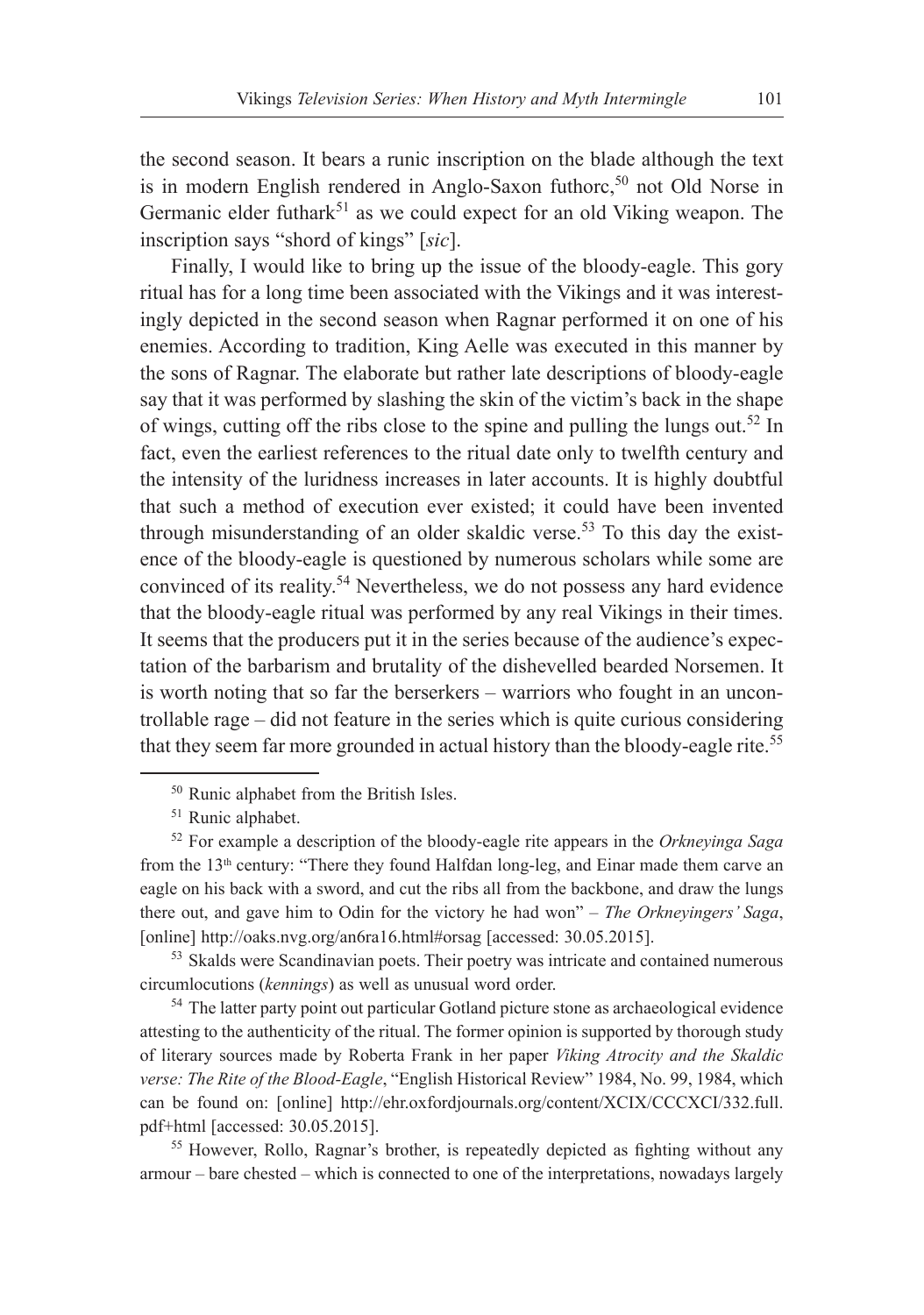As we can see many threads shown in the *Vikings* series might be misleading.56 Others – like tattoos, eye make-up, wedding ceremony, Norse mythology and pursuit of fame – find justification in historical sources.<sup>57</sup> It seems that the creators of the television series tried to use all possible sources on the Viking Age and make *Vikings* as interesting as possible for the viewers, without necessarily paying heed to the credibility of the presented phenomena. After all, the show is entertainment, not a documentary programme, and the audience should be aware of that fact. Still the preparation of the History Channel and its willingness to convey the climate of the early medieval times deserves praise. Even though in their work history intermingles with legend, it might inspire future enthusiasts and researchers and widen our knowledge on the Viking world. I have no doubts that the *Vikings* series will be remembered as one of the milestones for the popular cultural motif of the Norsemen and that popular culture is our modern mythology.<sup>58</sup>

abandoned, of the term *berserker*. More information on the Scandinavian mad warriors can be found in: Ł. Malinowski, *Berserkir i ulfhedhnar w historii, mitach i legendach*, Kraków 2009.

<sup>56</sup> This article is preliminary – numerous other issues of dubious historicity might be found in the show. Some of them are mentioned humorously at: [online] http://tvtropes.org/ pmwiki/pmwiki.php/Series/Vikings.

<sup>&</sup>lt;sup>57</sup> Though the exact look of Viking tattoos or make-up remains unclear. Various elements of the Viking culture are explained in more detail at: [online] http://www.vikinganswerlady.com/index.shtml.

<sup>&</sup>lt;sup>58</sup> "Film, like myth, is a vivid, story-oriented genre and our most public form of popular entertainment. Because it must make money to survive, the film industry must monitor closely what pleases its audience. As a result, movies are endlessly reflecting of our shared values, aspirations and beliefs, which make us pay to see stories again and again. In fact, although many have distanced Greek myth from modern entertainment because of myth's religious character, its literary worth, or its explicative value as a prescientific inquiry, mythmakers in the ancient and modern worlds have always had the same fundamental task: to help a particular audience validate a particular construction of reality. It is a simplification, therefore, but nonetheless true, to say that the same psychological payoff is offered to spectators of *The Matrix* as was offered to hearers of the *Iliad*" – D. Frauenfelder, *Popular Culture and Classical Mythology*, "The Classical World" 2005, Vol. 98, No. 2, p. 210. In addition modern media have ritual structure. Further discussion on this topic might be found in: J. Majewski, *Religia, media, mitologia*, Gdańsk 2010, p. 83 – 95.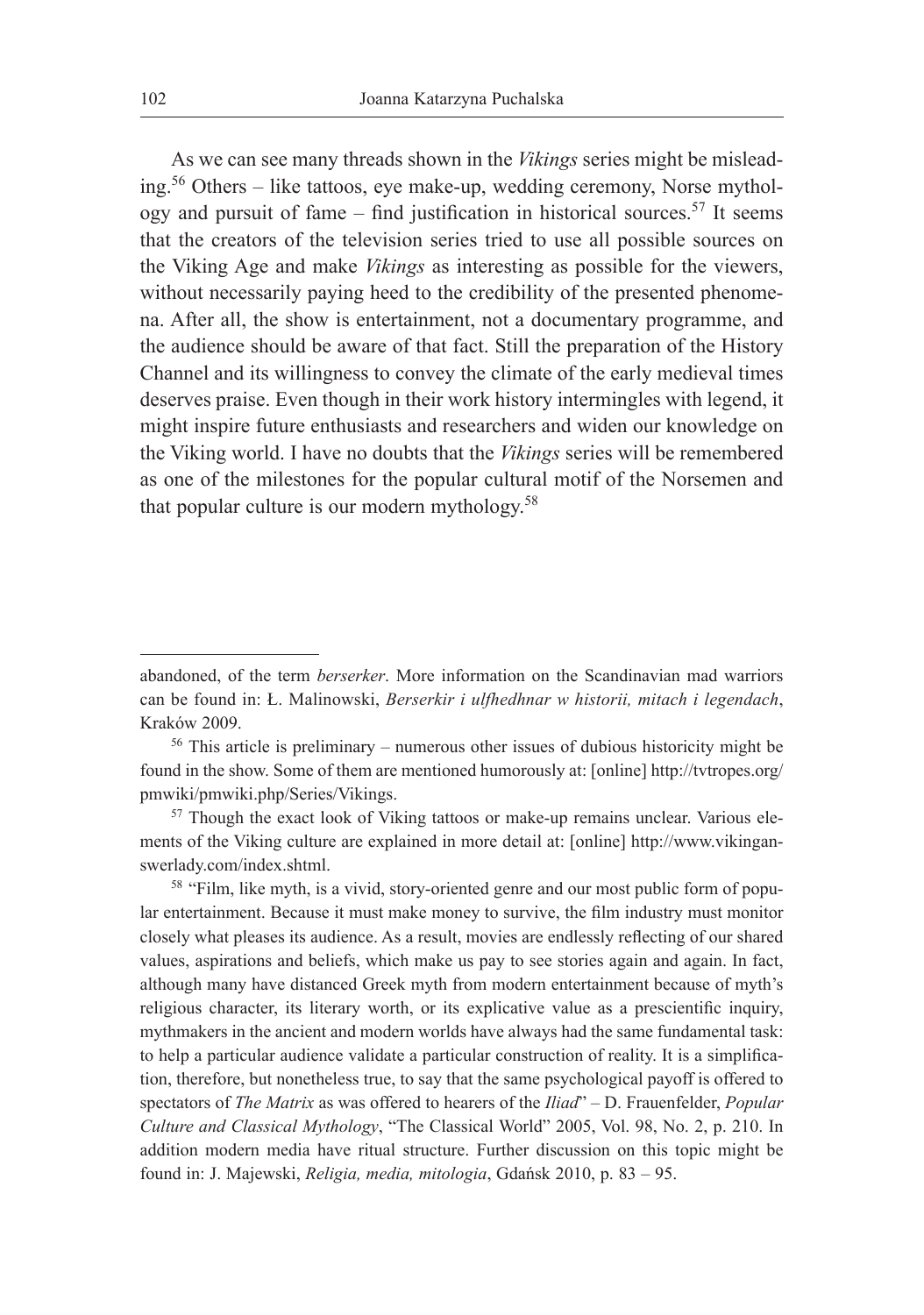### BIBLIOGRAPHY AND SOURCES

#### **LITERATURE**

- 1. Batey C., Clarke H., Page R. I., Price N. S., *Wielkie kultury Świata. Wikingowie*, tłum. H. Turczyn-Zalewska, Warszawa 1998.
- 2. Chartrand R., Durham K., Harrison M., Heath I., *The Vikings. Voyagers of Discovery and Plunder*, Oxford 2006.
- 3. Durham K., *Viking Longship*, Oxford 2002.
- 4. Foote P. G., Wilson D. M., *Wikingowie*, tłum. W. Niepokólczycki, Warszawa 1975.
- 5. Frauenfelder D., *Popular Culture and Classical Mythology*, "The Classical World" 2005, Vol. 98, No. 2.
- 6. Gardeła L., '*Warrior-women' in Viking Age Scandinavia? A Preliminary Archeological Study*, "Analecta Archaeologica Ressoviensia" 2013, nr 8.
- 7. Harrison M., Embleton G., *Viking hersir*, Oxford 1993.
- 8. Haywood J., *The Penguin Historical Atlas of the Vikings*, London 1995.
- 9. Holman K., *The A to Z of the Vikings*, Lanham–Toronto–Plymouth 2009.
- 10. Jesch J., *Women in the Viking Age*, Woodbrigde 1991.
- 11. Line P., *The Vikings and Their Enemies. Warfare in Northern Europe, 750–1100*, Barnsley 2014.
- 12. Majewski J., *Religia, media, mitologia*, Gdańsk 2010.
- 13. Malinowski Ł., *Berserkir i ulfhedhnar w historii, mitach i legendach*, Kraków 2009.
- 14. Mowat F., *Wyprawy wikingów. Dawni Normanowie w Grenlandii i Ameryce Północnej*, tłum. W. Niepokólczycki, Katowice 2008.
- 15. *Ragnars saga Lodbrokar*, Denver 2003.
- 16. Roesdahl E., *The Vikings*, London 1991.
- 17. Schlauch M., *Stare sagi islandzkie*, tłum. P. Niklewicz, Warszawa 1976.
- 18. *Słownik etnologiczny terminy ogólne*, red. Z. Staszczak, Warszawa–Poznań 1987.
- 19. Słupecki L. P., *Wyrocznie i wróżby pogańskich Skandynawów*, Warszawa 1998.
- 20. Szrejter A., *Mitologia germańska. Opowieści o bogach mroźnej Północy*, Gdańsk 2006.
- 21. *The Sagas of the Icelanders. A Selection*, London 2001.
- 22. Wise T., Embleton G., *Saxon, Viking and Norman*, London 1979.

#### Internet sources

- 1. *How Vikings Navigated the World*, [online] http://sciencenordic.com/how-vikings-navigated-world
- 2. *Invasion of the Viking Women Unearthed*, [online] http://content.usatoday.com/communities/sciencefair/post/2011/07/invasion-of-the-viking-women-unearthed/1
- 3. *Oxford Dictionaries*, [online:] http://www.oxforddictionaries.com/definition/english/myth
- 4. *Oxford Dictionary of National Biography*, [online] http://www.oxforddnb.com/view/article/8581?docPos=3
- 5. Saxo Grammaticus, *The Danish History, Books I–IX*, [online] http://www.gutenberg. org/files/1150/1150-h/1150-h.htm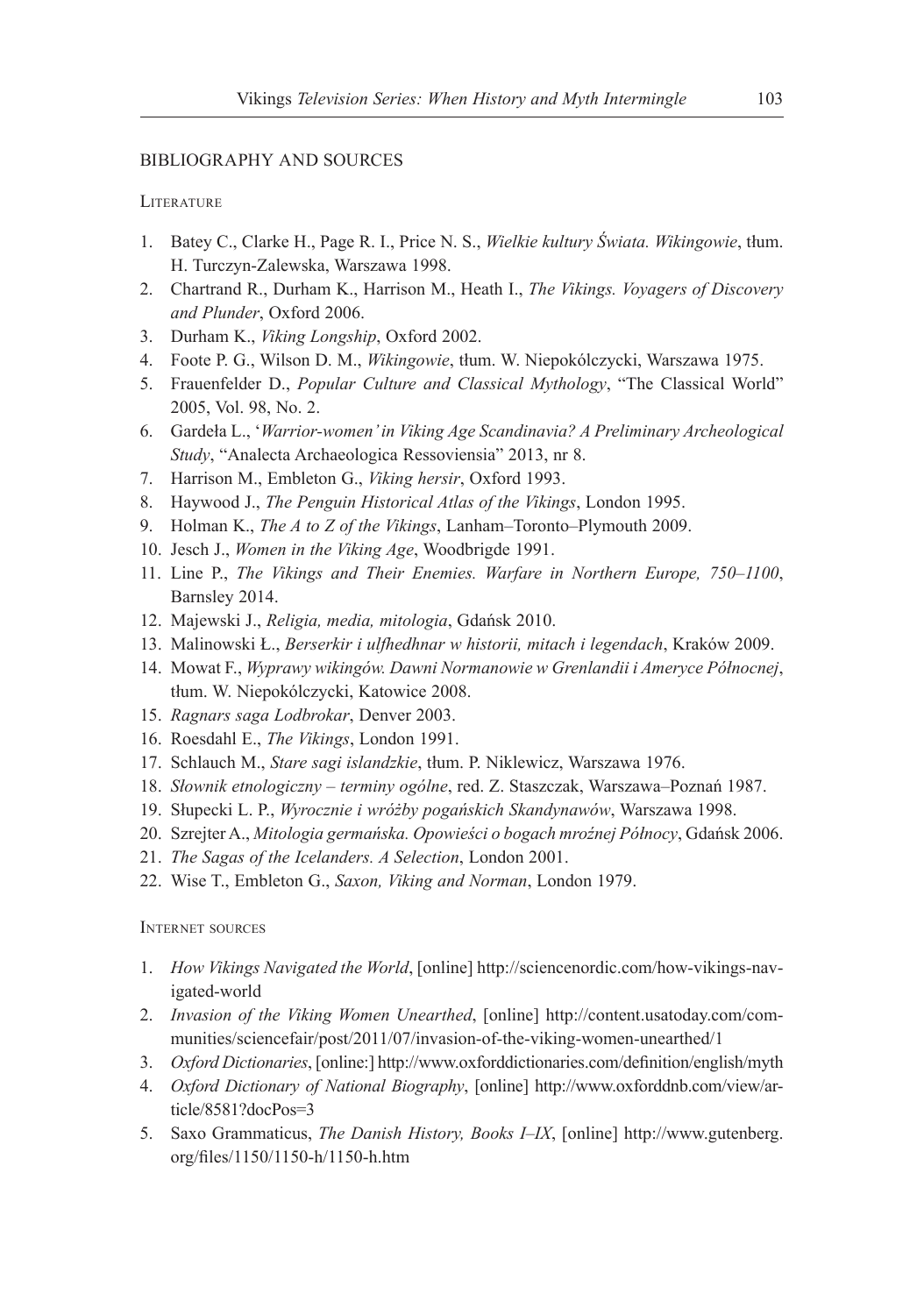- 6. *Series: Vikings*, [online] http://tvtropes.org/pmwiki/pmwiki.php/Series/Vikings
- 7. *The Orkneyingers' Saga*, [online] http://oaks.nvg.org/an6ra16.html#orsag
- 8. *The Vikings Answer Lady*, [online] http://www.vikinganswerlady.com/index.shtml
- 9. *Viking Atrocity and the Skaldic Verse: The Rite of the Blood-Eagle*, [online] http://ehr. oxfordjournals.org/content/XCIX/CCCXCI/332.full.pdf+html
- 10. *Viking Women: a Reinterpretation of the Bones*, [online] https://bonesdontlie.wordpress. com/2011/07/21/viking-women-a-reinterpretation-of-the-bones/
- 11. *Viking Ships*, [online] http://www.hurstwic.org/history/articles/manufacturing/text/norse\_ ships.htm
- 12. *Vikings*, created by Michael Hirst (2013–2015), [online] http://www.history.com/ shows/vikings
- 13. *Vikings Resources for the Re-enactor*, [online] http://www.cs.vassar.edu/~capriest/vikresource.html

History channel educational materials

- 1. http://cdn.history.com/sites/2/2015/02/Vikings\_EducationGuide.pdf
- 2. http://www.history.com/news/history-lists/10-things-you-may-not-know-about-the-vikings
- 3. http://www.history.com/shows/vikings/videos/secrets-of-the-vikings-conversions
- 4. http://www.history.com/shows/vikings/videos/secrets-of-the-vikings-shield-maidens
- 5. http://www.history.com/shows/vikings/videos/secrets-of-the-vikings-stories-of-thewest
- 6. http://www.history.com/shows/vikings/videos/secrets-of-the-vikings-the-great-halls
- 7. http://www.history.com/shows/vikings/videos/secrets-of-the-vikings-the-saga-of-ragnar-lothbrok
- 8. http://www.history.com/shows/vikings/videos/secrets-of-the-vikings-the-saga-of-ragnar-lothbrok
- 9. http://www.history.com/shows/vikings/videos/secrets-of-the-vikings-the-viking-longship
- 10. http://www.history.com/shows/vikings/videos/the-real-vikings
- 11. http://www.history.com/shows/vikings/videos/viking-exploration
- 12. http://www.history.com/topics/exploration/vikings-history
- 13. http://www.history.com/shows/vikings/videos/world-in-darkness
- 14. http://www.history.com/shows/vikings/videos/viking-gods
- 15. http://www.history.com/shows/vikings/videos/viking-oath
- 16. http://www.history.com/shows/vikings/videos/viking-women
- 17. http://www.history.com/topics/exploration/vikings-history/videos/bet-you-didntknow-vikings

### TV series

- 1. *Band of Brothers*, executive producers: Steven Spielberg, Tom Hanks, 2001.
- 2. *Rome*, created by Bruno Heller, John Milius, William J. MacDonald, 2005–2007.